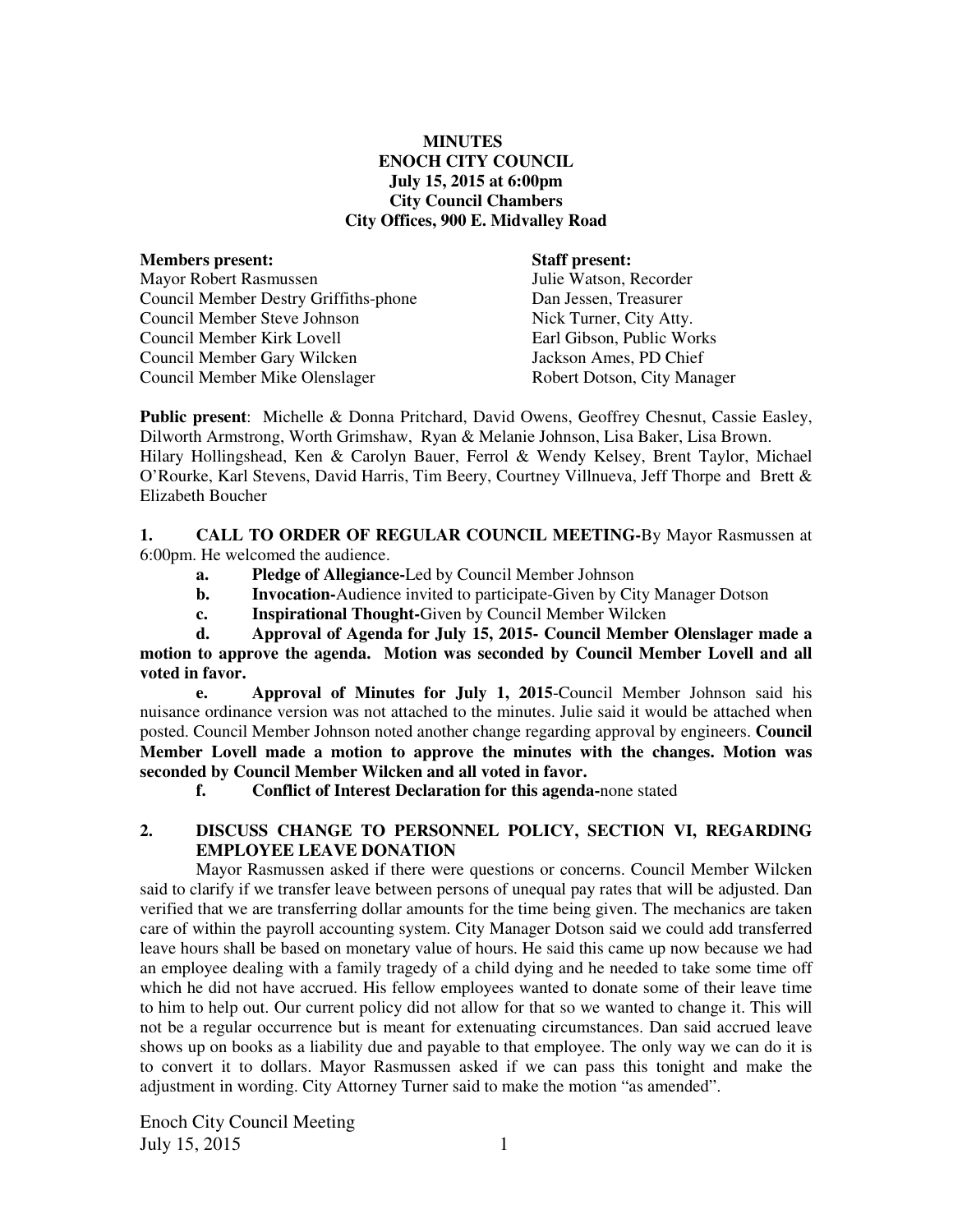**3. RESOLUTION NO. 2015-07-15 A RESOLUTION TO APPROVE ADDITION TO THE ENOCH CITY PERSONNEL POLICY, SECTION VI, REGARDING EMPLOYEE LEAVE DONATION** 

**Council Member Olenslager made a motion to approve Resolution No. 2015-07-15, a resolution to approve addition to the Enoch City Personnel Policy, Section VI, regarding employee leave donation with amendment to the language as discussed. The motion was seconded by Council Member Wilcken and a roll call vote was held as follows:** 

| <b>Council Member Griffiths-yes</b> | <b>Council Member Olenslager-yes</b> |
|-------------------------------------|--------------------------------------|
| <b>Council Member Johnson-yes</b>   | <b>Council Member Wilcken-yes</b>    |
| <b>Council Member Lovell-yes</b>    | <b>Motion passed unanimously</b>     |

#### **4. DISCUSS SIGN ORDINANCE-Council Member Griffiths**

Mayor Rasmussen asked Council Member Griffiths to explain what he wants to do. Council Member Griffiths said people running for office have placed signs on public property and there have been issues with the current sign ordinance. He would like to see the ordinance be more liberal in where signs can be placed throughout the City as long as it is not a safety hazard. The point is to "allow" rather than to" restrict". People would still need to get permission from private property owners to post signs. By the same token removing the signs in a timely manner is essential when the election is over.

 City Attorney Turner said his office needs to look at the sign ordinance because there was a Supreme Court decision recently affecting signs and political speech. Our ordinance would need to be in compliance with that new decision and they could also incorporate some suggestions for the changes discussed. City Attorney Turner said the current law will remain in effect until a new ordinance is formally passed after proper noticing. His legal advice is that the City should enforce the current law equally. Council Member Johnson asked what the new ruling was. City Attorney Turner said it has to do with what a municipality or state can do to restrict speech based on content. Julie said it should be noted that political signs cannot be placed within 150 feet of the polling place and candidates were given information regarding signs when they filed to run.

City Manager Dotson referred the Council to the Code of Revised Ordinances, Section 10-441 thru 10-449. He recapped the ordinance stressing that a permit is available for passing out handbills if candidates want to get the permit so they are not guilty of littering. Signs cannot be posted on light poles, regulatory signs and the like in any public right-of-way. We have had some challenges in the past and had some candidates move their signs that were illegally placed on public property. Mayor Rasmussen confirmed the Council wants to have the City Attorney review this and work up changes to the ordinance. This is for discussion only tonight City Attorney Turner said. There was more discussion that the objective is to be more liberal in where signs can be placed in the public right-of-ways. City Attorney Turner said he would like suggestions from the Council and will aim to have this back on the next agenda. He understands this is mainly regarding campaign posters for now. City Attorney Turner said if you allow campaign posters in all public places you tend to open it up to all political speech which has been a problem with offensive content in some municipalities. On private property you can post whatever you want to. The issue is in public right-of-ways. Council Member Wilcken said we have not had a problem with inappropriate signs so far. No other action was taken.

# **5. DISCUSS NUISANCE ORDINANCE AND SET A PUBLIC HEARING FOR AUGUST 5, 2015**

Mayor Rasmussen asked if the Council is ready to do this. City Manager Dotson said staff has given our suggestions and most was taken from State law. He said we wanted to add that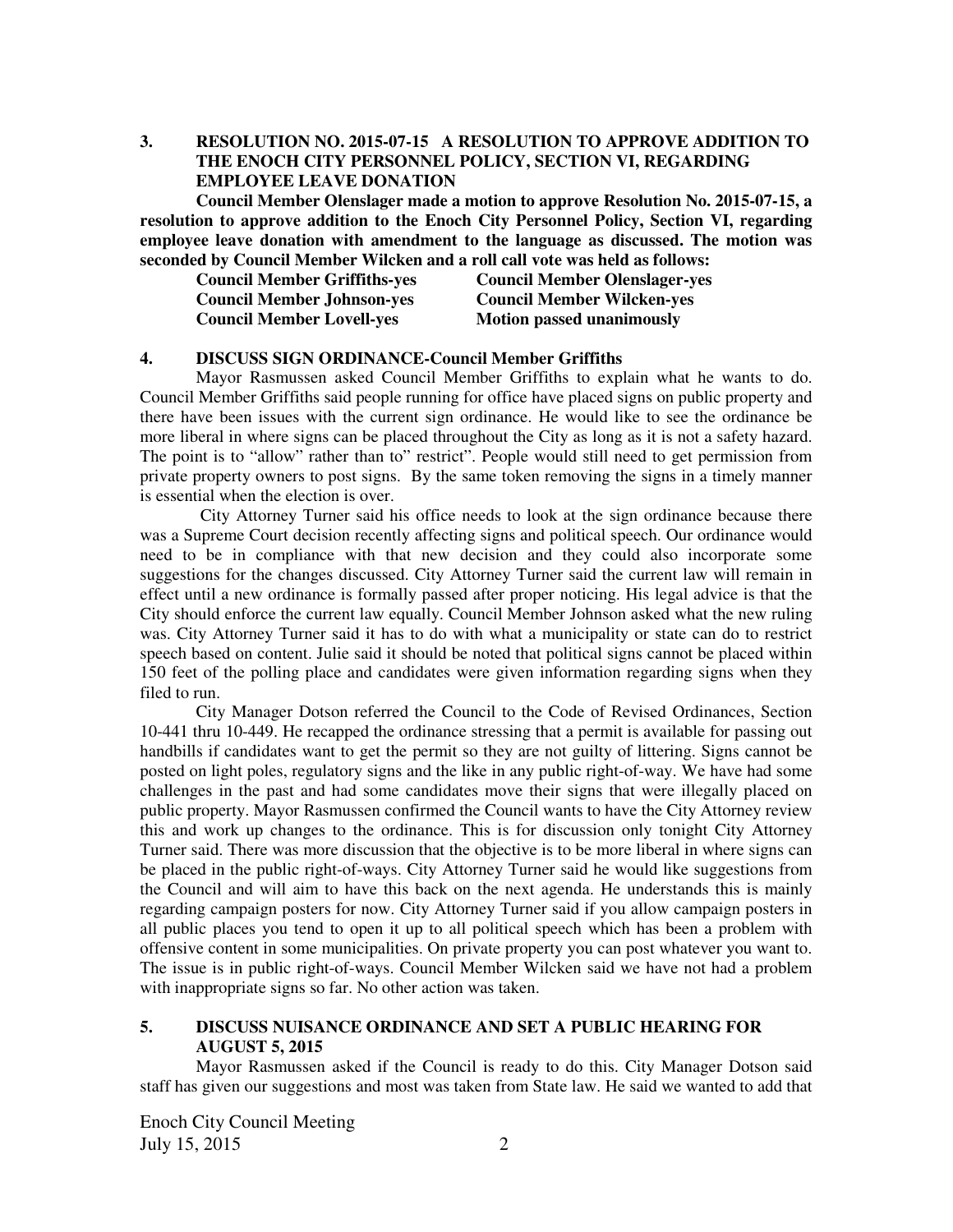weeds are defined only as "noxious" weeds as designated by the State agricultural code. He added a paragraph that says if we determine noxious weeds are growing on a property, we will send a letter and suggest ways to remove the weeds. If the property owner fails to act then the City will act to mitigate the noxious weeds as a public nuisance. He said we already send the letters and it is working. We do not make threats. We just ask property owners to get rid of the weeds. State law provides a mechanism for recouping costs from property owners and he gave some details.

Council Member Johnson said he received City Attorney Kuhlmann's comments too late to do his revisions for tonight. He said he has forwarded his version to another attorney and others he knows and they will send feedback. Mayor Rasmussen said we are not in so much of a hurry there is not time. We can postpone this or schedule the public hearing for the next meeting. Holding the public hearing does not mean we have to decide on anything that night. City Manager Dotson said if you read our existing ordinance and what we took out it follows what it says in State code and has been simplified. We have eight definitions of what a public nuisance is instead of 34 definitions. Council Member Wilcken said we can set the hearing for August  $5<sup>th</sup>$  and it does not commit the Council to act that night. Mayor Rasmussen asked for a motion. **Council Member Johnson made a motion to set a public hearing regarding the nuisance ordinance for August 5, 2015. The motion was seconded by Council Member Lovell and all voted in favor.**

# **6. PRESENTATION OF STORM DRAINAGE ISSUES ON HALF MILE ROAD-Ryan and Melanie Johnson**

Mayor Rasmussen invited the Johnson's to give their presentation. Melanie thanked the City Council for letting them do this presentation saying that as a street they care about Enoch and want to do what they can make it a better place. The presentation is attached to these minutes for the record. *(ATTACH WHEN POSTED)*

Melanie said the goal is not just for their street. They want better infrastructure for everyone and feel like there is a need citywide for infrastructure improvements. They suggested the City Council look into implementing an impact fee for drainage and to raise the drainage fee citywide. Mayor Rasmussen said these are good points for discussion.

#### **7. DISCUSS AND TAKE ACTION ON HALF MILE ROAD ISSUES**

Council Member Wilcken said one challenge is to get actual figures for the cost of the suggested project. They have to have numbers to know how to proceed. City Manager Dotson said to get bids an engineer has to go and survey the area and he gave details of the work involved. The City's drainage project is in place and according to our study it is adequate to handle the water flowing off of Half Mile and other roads. He gave more details of what is involved for an engineer to bid a project like the one described. There was more discussion of historical storm water flows. It was stated that the culverts have all been realigned to an optimal flow line except for one homeowner who is refusing to let us move his culvert which is blocked at this time.

There was more detailed discussion of how curb and gutter would handle the water and it was noted that it would do only marginally better than the current culverts. On some properties the curb would be a foot to two feet above the existing landscape and that has to be part of the conversation. If the Council decides to fund these improvements we would have to pay to re-do landscaping and sprinklers as part of the cost. The first step is to determine the cost for an engineer to design this project. Council Member Wilcken asked if we have budget money for engineering. Dan confirmed we do have engineering funds in roads and other departments.

Melanie asked if the engineering cost and the project cost is in the ball park of \$120,000 would the Council support applying for CIB funding. The residents would be amenable to delaying the current asphalt project to use that money for loan/grant match. She also asked if the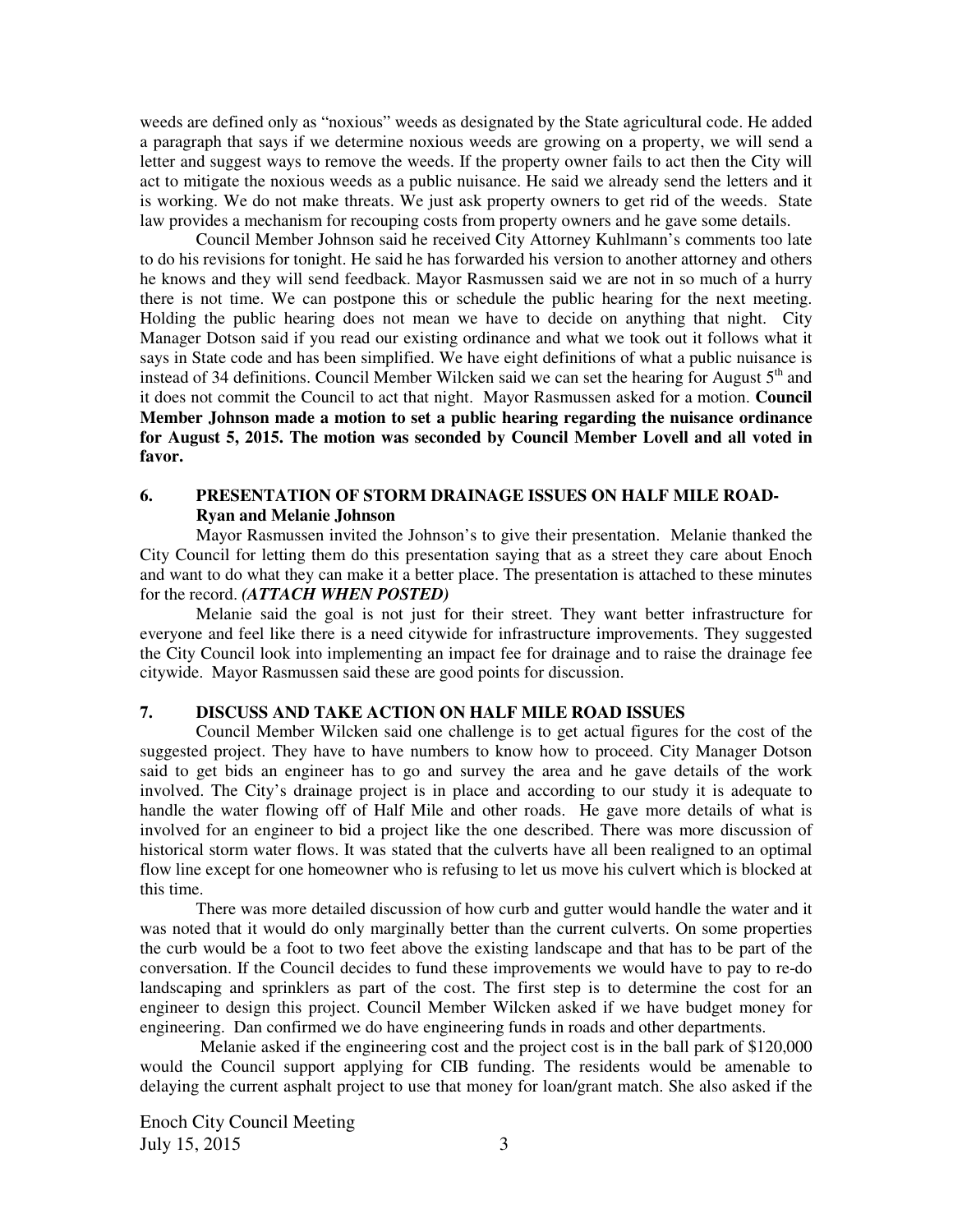Council would look at an impact fee and consider increasing drainage fees. Council Member Lovell said we need to go ahead with getting the engineering done. Beyond that he is in favor of applying for CIB money. He added, to put this in perspective, the comparison to the Ivins project where they have a 15 million dollar budget compared to Enoch's budget is not a realistic comparison. Adding an impact fee is no easy matter either and there is always steep opposition to that. Council Member Wilcken said the challenge is where do you stop? Melanie said there seems to be a consensus on getting a bid for the engineering.

City Manager Dotson explained the CIB (Community Impact Board) and their processes. We have to give them our prioritized plans each year. He told about the 1-Year and 2-5 Year plans we submit in order to be able to apply for grants/loans for the items on the lists. As he reviewed our list and talked to our CIB representative we put the new culinary well as our #1 priority item. Our second highest priority item was storm water drainage improvements. He noted there are other streets that need drainage work too. We are already applying for the new culinary well funding and applying for drainage in the same year will make them competing projects.

City Manager Dotson said CIB funds come from mineral royalties and in non-producing counties like Iron County they very rarely give grants but do give low interest loans. The timetable is to apply for funding in October, their decision is made in December and the project is funded in February. That means another winter with Half Mile Road not paved. Melanie said they talked about it and if the road could just be roto milled with road base they could live with it. City Manager Dotson said the engineering has to be in place with project costs to apply for the money. The City Council has to make that decision. The City also has to show we can afford to pay back the loan which involves having income to pay the loan.

Council Member Wilcken said we have talked about laying asphalt and then chip sealing in the fall. It has been discussed we could put asphalt down and it may not need to be disturbed to do the rest of the project should that develop. Engineering is still the first step Council Member Wilcken said. To clarify other points City Manager Dotson said impact fees have to have a study and can't just be implemented. Impact fees are to maintain the same standard existing and are not for maintenance or improvements. They could not be used to fund curb and gutter on this street. The storm drainage fee can be raised anytime by the City Council. The City Council implemented \$2 per month which makes \$42,000 a year. There was more discussion of fees.

Mayor Rasmussen said the question tonight is what steps we take in regard to the proposal. Council Member Olenslager asked what the latest date is we can lay asphalt. Council Member Wilcken said we should get the engineering done and see if we can put asphalt in now and not have to tear it out to do more on the project. There are costs involved in roto milling too. It was noted the storm photos shown in the presentation predate the realignment of the culverts. Council Member Johnson suggested we should wait to see how it works now. Ryan Johnson said the issue with the culverts it they drain too slowly although they do drain. Mayor Rasmussen asked Earl for a recommendation. He said we could get an estimate from an engineer and let the City Council decide if they want to try to fund this. From his experience we will have mud all winter again. Paving stops when temperatures go below 50 degrees. Mayor Rasmussen asked about roto milling and Earl did not know the costs. It still involves tearing pavement out and hauling other material in so it is almost the same as paving it. Council Member Wilcken said regardless there is still expense. Council Member Wilcken said let's move ahead with getting the engineering. Council Member Olenslager said we have too few employees to do too much work. The tax referendum killed this type of infrastructure improvement with the tight budget. There was more discussion of who should be involved in paying for a project of this type. Council Member Olenslager said if they want curb and gutter they can go ahead but not for whole City to pay for it.

Mayor Rasmussen asked the Council where they want to go tonight. City Manager Dotson said he would like any action in the form of a motion.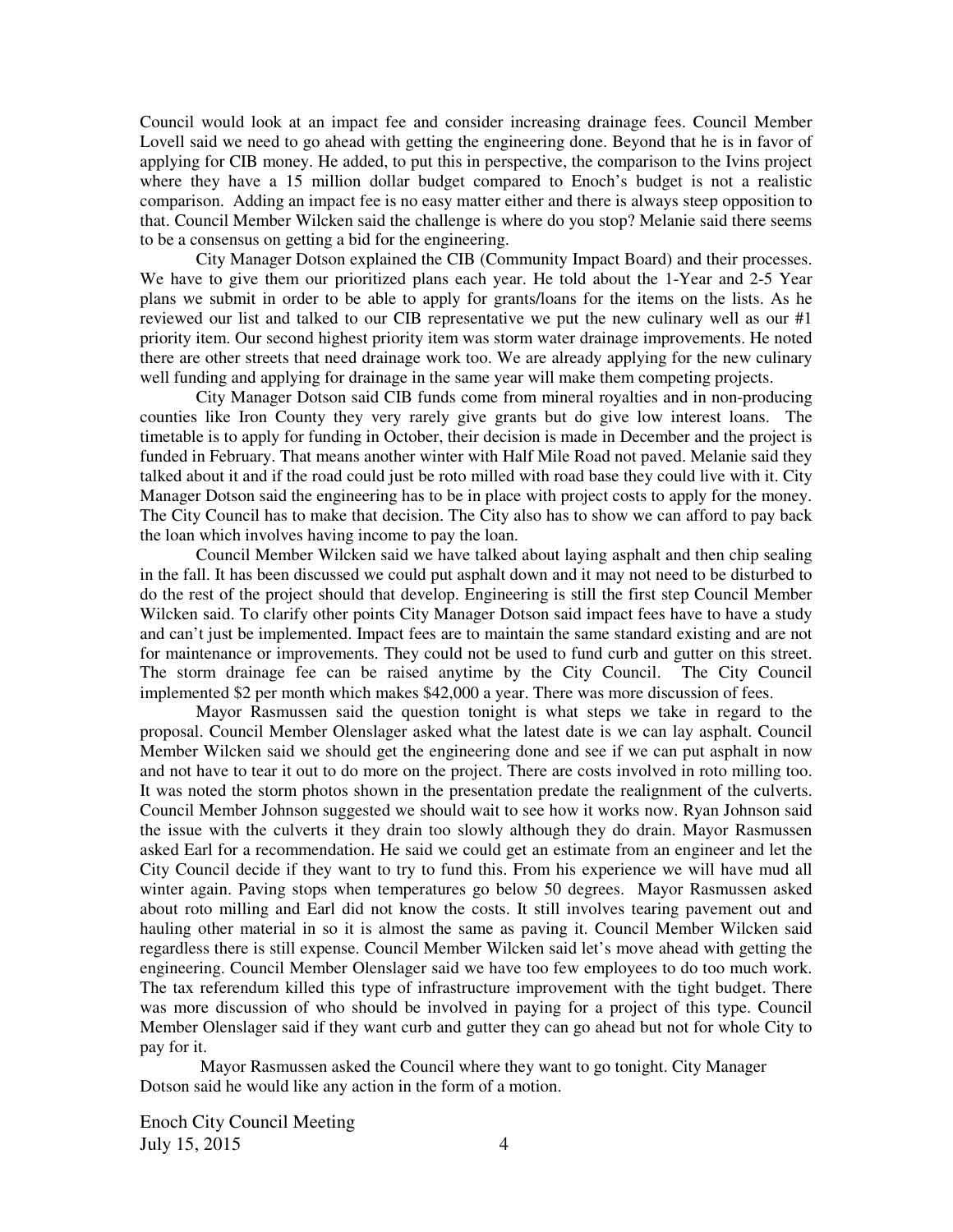#### **Council Member Johnson made a motion that we seek a quote from an engineer as to the cost of designing the curb and gutter project on Half Mile Road. Council Member Lovell seconded the motion.**

It was clarified this is to give City Manager Dotson direction to get a quote to design the curb and gutter for Half Mile Road. Council Member Wilcken said if we have the funds in the engineering budget we should do it. Earl Gibson added the engineering work involved would be at least a two week project and maybe longer. If the cost of the engineering is outside of the engineering budget then we have to open the budget and move money from somewhere. Dan said in streets and roads we have \$5,000 and administration has \$5,000 for engineering. It was noted there are other projects that may require engineering services too. Mayor Rasmussen asked if they want City Manager Dotson to go ahead with the engineering if there is money in the budget.He clarified we will get a quote to design the project from our City engineer and get a time frame for him to actually do the engineering work. Mayor Rasmussen said we have a motion and a second on the table and he asked for a vote. **All Council Members voted yes.** 

City Manager Dotson said our crew is re-compacting the sewer line now and getting the testing done. We can get a quote at no cost by August  $\tilde{5}^{\text{th}}$ .

## **8. PUBLIC COMMENTS**

Lisa Baker said she would like to know if the Council is willing to change the priority of the CIB list for the curb and gutter over the well.*City Manager Dotson said both projects are on the list and are already high priority "1's" however they are competing interests and if we lose the well that is a bad thing too. The funding decision is with the CIB Board. The Council can decide to apply for both or only one Mayor Rasmussen said.*Lisa said if we are always thinking of ourselves then Enoch will never be better and this affects everyone in the City. We can be selfish or we can better Enoch City. She recapped issues with the sewer line and other pipes again saying they have warned and warned and the City will be held liable. One day it will all fail and the City will be sued.

Worth Grimshaw said a month ago he came and asked for a reply to a letter he sent in March and he has not heard back yet. It took a week and half to get action when this issue first came up and now six months later he has not had an answer.

Ken Bauer said there was a statement made that all in Enoch residents want curb and gutter and this is not so. He does not want it. He floods occasionally too and so far water soaks in and road is ok. He mentioned the dilemma with cleaning off sidewalks in a timely manner.

## **9. CORRESPONDENCE-**none

## **11. COUNCIL/STAFF REPORTS**

There were no comments from the Council or Earl Gibson.

Chief Ames mentioned they are busy in the PD. Two weeks ago an officer was hit in head with a bat during a domestic violence call. He is back to work now and doing fine. We are grateful for the good officers we have.

City Manager Dotson reported Scott Leavitt on the Planning Commission is moving next week and we need a replacement for him. The best way to show interest is to talk to a City Council Member or Mayor Rasmussen. Another way is to go on the website to get the volunteer application to file for this position. Also tomorrow at 10:00am we will broadcast a ULGT webinar on land use and conditional use permits here in the Council room.

City Attorney Turner said if the Council Members have suggestions for the sign ordinance please get it to him.

Julie Watson recapped the next agenda.